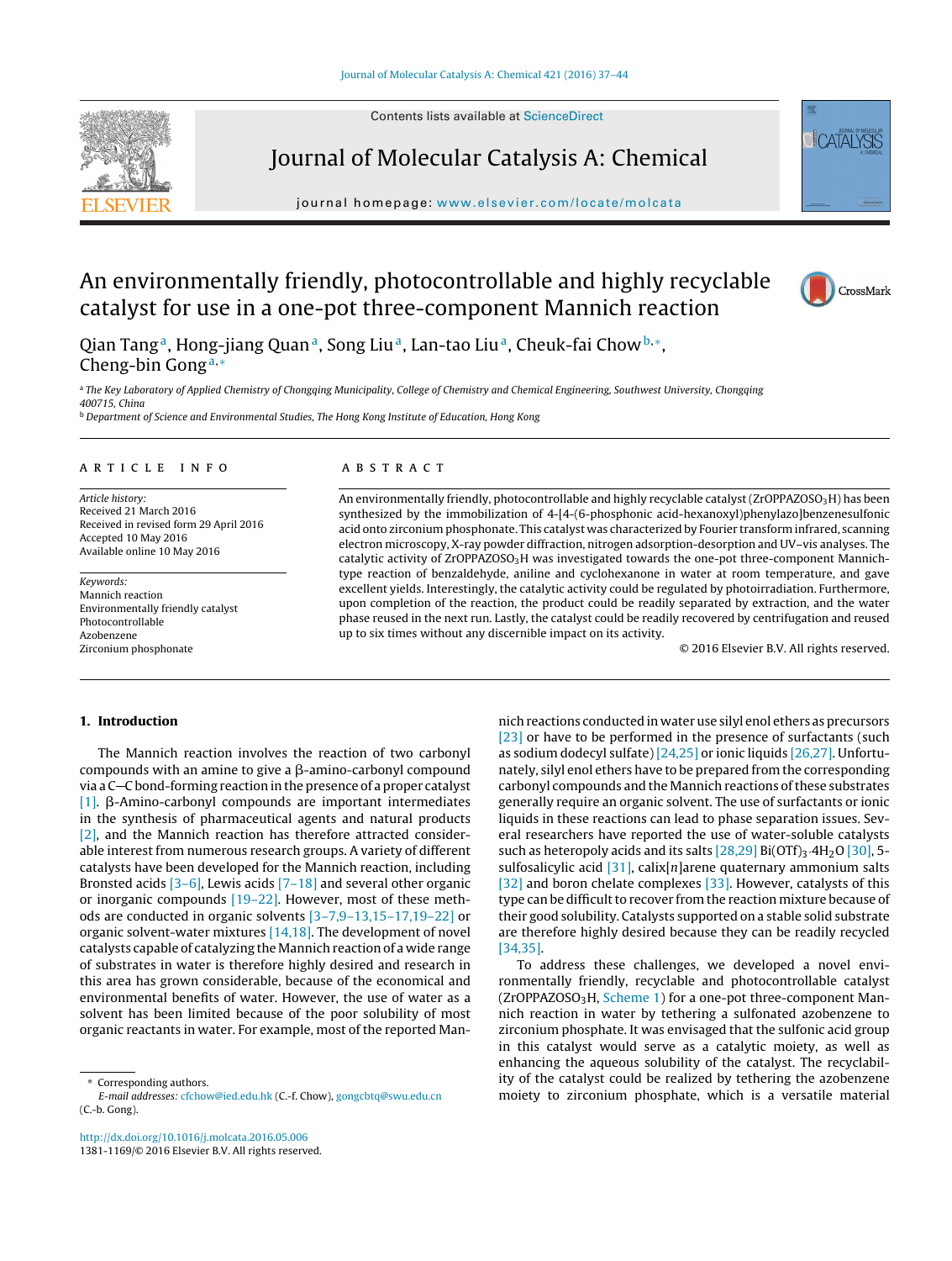<span id="page-1-0"></span>

**Scheme 1.** Chemical structure of ZrOPPAZOSO<sub>3</sub>H and its photoisomerization.



**Scheme 2.** Synthetic route for ZrOPPAZOSO<sub>3</sub>H.

with a layered structure. Azobenzene chromophores [\[36–40\]](#page--1-0) are well-known photoresponsive moieties, and the photoirradiation of these systems can induces trans/cis isomerization processes, resulting in pronounced changes in their geometry, which can promote or slow down specific reactions. The catalyst developed in this study demonstrated photo-controllability, as well as being environmentally friendly and highly recyclable for the onepot three-component Mannich reaction of unmodified aldehydes, ketones and amines in water. Indeed, photo-activated or photocontrollable catalysts for Mannich reactions are rarely found in literature and the current system is interesting for further exploring its potential applications in inhibition reactions.

### **2. Experimental details**

### 2.1. Materials and methods

All of the chemicals used in the current study were purchased from Aladdin Co. (Shanghai, China) and used without further purification.

Fourier transform infrared (FT-IR) spectra were recorded on a Perkin-Elmer Model GX Spectrometer (Perkin-Elmer, Waltham, USA) as KBr pellets using polystyrene as a standard. X-ray diffraction (XRD) patterns were recorded on a LabX XRD-6100X-ray Diffractometer (SHIMADZU, City, Japan) with Cu-K $\alpha$ monochromated radiation  $(\lambda = 1.5406 \text{ Å})$  at 36 kV and 20 mA. The morphological characteristics of the ZrOPPAZOSO<sub>3</sub>H catalyst

were determined by scanning electron microscopy (SEM; S-4800, Hitachi, Tokyo, Japan). <sup>1</sup>H NMR and <sup>13</sup>C NMR (300 MHz) spectra were recorded on a Bruker AV-300NMR instrument (Bruker, USA) at ambient temperature using TMS as an internal reference standard. Nitrogen adsorption-desorption analysis was conducted at 77K on an Autosorb-1 apparatus (Quantachrome, USA). The specific surface areas and pore diameters were calculated using the BET and BJH models, respectively. UV–vis spectra were recorded with an UV-4802 spectrophotometer (UNICO Shanghai Instruments Co., Ltd., Shanghai, China) using a CEL-S500 Xe lamp (Beijing Zhongjiao Jinyuan Keji Co., Ltd., Beijing, China) as a light source. Wavelengths of 365 and 440 nm were selected using 365 and 440 nm filters, respectively.

### 2.2. Synthesis of ZrOPPAZOSO<sub>3</sub>H

The synthesis of ZrOPPAZOSO<sub>3</sub>H was completed over five steps (Scheme 2).

## 2.2.1. Synthesis of 4-[(4-Hydroxy)phenylazo]benzenesulfonic acid

4-[(4-Hydroxy)phenylazo]benzenesulfonic acid was synthesized according to a modified version of previous methods reported by Ma and co-workers [\[41–43\].](#page--1-0) Briefly, sulfanilic acid (3.48 g, 20.0 mmol), sodium nitrite (1.52 g, 22.0 mmol) and water (8.0 mL) were added to a 250 mL round-bottomed flask, and the resulting mixture were cooled in an ice bath under stirring. An ice-cold mixture of water (8.0 mL) and conc. HCl (36%, 8.0 mL) was then